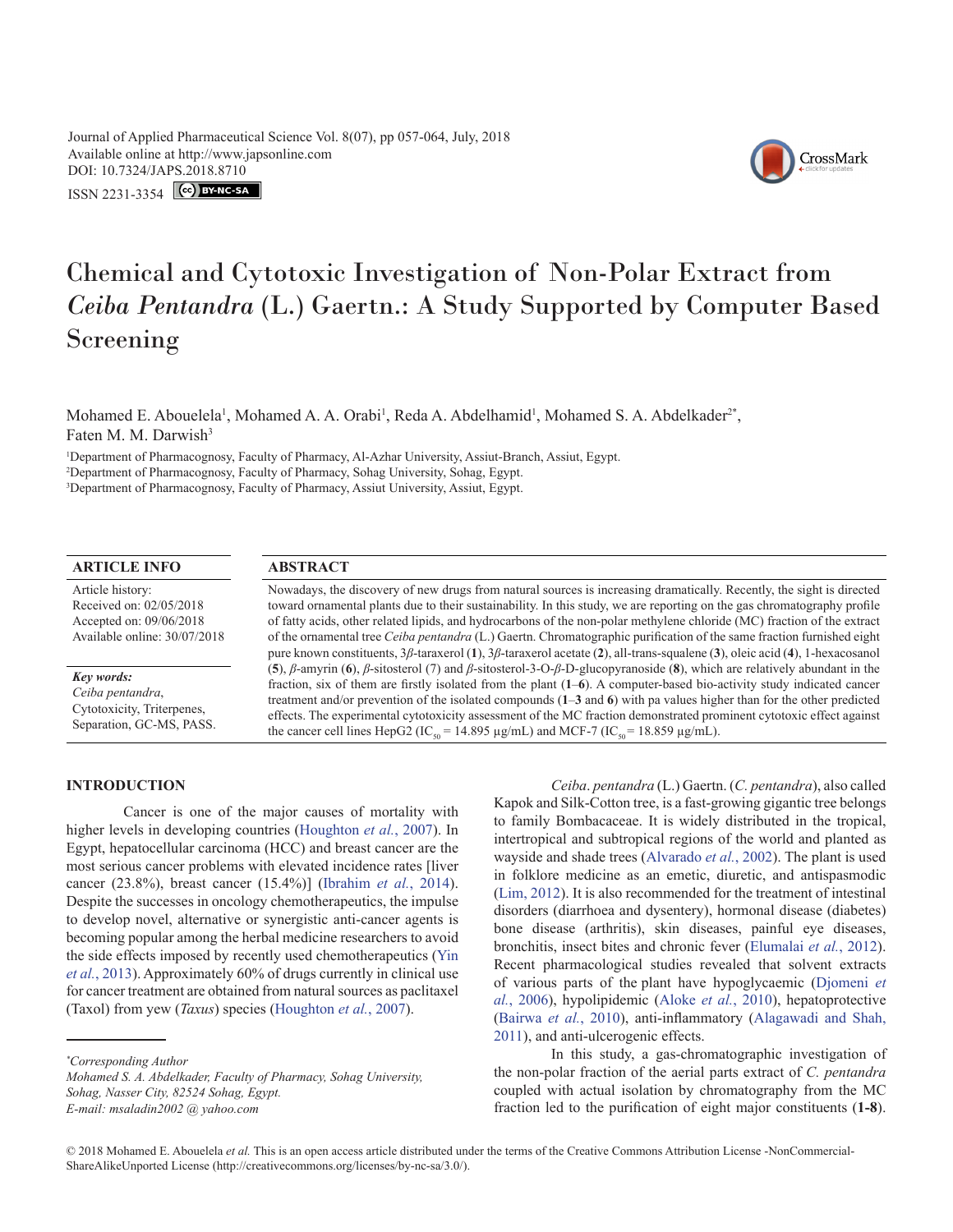Moreover, employing prediction of activity spectra for substances (PASS) computer program revealed tumor treatment and/or prevention activities of these compounds. The experimental study on hepatocellular carcinoma (HepG2) and breast cancer (MCF-7) cell lines using SRB assay was also conducted.

# **EXPERIMENTAL**

# **General procedures**

Authentic *β*-sitosterol, *β*-amyrin and ceryl alcohol were obtained from the Pharmacognosy Department, Faculty of Pharmacy, Al-Azhar University, Assiut, Egypt. Silica gel (70–230 mesh, Merck, Germany) was used for column chromatography. Precoated silica gel  $(G_{60} F_{254})$  plates (E. Merck, Darmstadt, Germany) were used for TLC analyses and spots were visualized by spraying with sulfuric acid (10% in MeOH) and heating at  $110^{\circ}$ C on a hot plate (Bolliger *et al.*, 1970). The solvents petroleum ether, *n*-hexane, MC, EtOAc, *n*-butanol, acetone, ethanol, MeOH and DMSO and others were purchased from El-Nasr Pharmaceutical and Chemical Co., Egypt (ADWIC). <sup>1</sup>H and <sup>13</sup>C NMR spectra were recorded on Bruker Avance III 400 MHz for <sup>1</sup>H and 100 MHz for  $^{13}$ C (Bruker AG, Switzerland) with BBFO smart probe and Bruker 400 AEON nitrogen-free magnet. Agilent 7890A network gas chromatograph with an Agilent 5975B inert XL EI/C/MSD mass selective detector with J&W 122-5532 DB-5ms (30 m, 0.25 mm, 0.25 um Film), (5% Phenyl-methylpolysiloxane) capillary column (USA) was used for gas chromatography. The data were analyzed using Topspin 3.1 software.

# **Plant material**

The fresh aerial parts, composed of leaves, petioles and young stems, of *C. pentandra* were collected at March 2017 from the field of ornamental plants, Faculty of Agriculture, Assiut University, Egypt. The plant was kindly identified by Dr. Essam Youssef, Associate Professor of Horticulture, Faculty of Agriculture, Assiut University, Egypt. A voucher specimen (No. Cpp1) was kept in Pharmacognosy Department, Faculty of Pharmacy, Al-Azhar University, Assuit-branch, Egypt. The plant materials were dried under shade, finely powdered and the powder was used for the extraction procedure.

# **Cell lines**

MCF-7 and HepG-2 cancer cell lines were supplied by VACSERA, Egypt. The media (Dulbecco's modified Eagle's medium; DMEM) were sterilized by 0.22 μm microbiological filters and kept at  $4^{\circ}$ C before use.

# **A computer program for prediction of biological activity**

Prediction of Activity Spectra for Substances (PASS) program (ver. 4.20) was used for prediction of biological activity ([Ramakrishnan, 2010](#page-7-4)).

# **Extraction and isolation**

The air-dried powdered aerial parts (2 kg) of *C. pentandra* were extracted by maceration in MeOH-H<sub>2</sub>O (8:2,  $v/v$ ) at room temperature (5 L  $\times$  3). The alcoholic extract was concentrated at 45°C under reduced pressure till constant weight (250 g). The dry methanolic extract was digested with distilled H2 O (500 mL). The suspension was transferred to a separating

funnel and the phytoconstituents were successively partitioned between the aqueous layer and MC (500 mL  $\times$  3), EtOAc (500 mL  $\times$  3), *n*-butanol (500 mL  $\times$  3) till exhaustion. Solvents of each fraction were distilled off then the fractions were dried under reduced pressure to give MC (52 g), EtOAc (28.06 g), *n*-butanol (19.23 g) and aqueous fractions (149 g), respectively.

#### **Investigation of lipids content**

# *Preparation of the unsaponifiable matter*

A 0.2 g of the MC fraction was saponified by reaction with 40 mL of 20% ethanolic KOH overnight at room temperature. The alcohol was distilled off and the aqueous liquid was diluted with H2 O then extracted with several portions of petroleum ether (40– 60°C) till exhaustion. The combined ethereal extract was washed with  $H_2O$  and tested with litmus paper till the washings became free from any alkalinity then washed with 10% NaCl solution. The ethereal extract was dehydrated over anhydrous sodium sulfate and then the ether was distilled off under reduced pressure to produce a viscous yellowish residue (unsaponifiable fraction). For detection of the hydrocarbons a 1 µL of the unsaponifiable fraction was subjected to GC-MS analysis at 40°C for 3 min then temperature increased by a rate of  $10^{\circ}$ C/min till  $150^{\circ}$ C with holding time 3 min. then temperature increased by a rate of  $10^{\circ}$ C/min to  $220^{\circ}$ C with holding time 6 min. finally, temperature increased by a rate of 15°C/min till 260°C with holding time 13 min. GC-MS analysis for detection of steroids and terpenes was performed at  $100^{\circ}$ C for 1 min then temperature increased by a rate of  $10^{\circ}$ C/min to  $260^{\circ}$ C with holding time for 29 min [\(El-Saied](#page-6-6) *et al.*, 1981).

# *Fatty acids analysis*

The alkaline aqueous solution (soap) left after extraction of the unsaponifiable matter was acidified with a dilute sulphuric acid, and the liberated fatty acids were extracted with petroleum ether (40–60°C) (50 mL  $\times$  3). The combined ethereal extracts were washed several times with distilled  $H_2O$  and tested with litmus paper until the washings were free from acidity then washed by 10% NaCl solution. The ether extract was dried over anhydrous sodium sulfate. The solvent was distilled off under reduced pressure to give a viscous residue of the free fatty acids.

The free fatty acids were dissolved in little absolute MeOH in a glass tube and esterified by cooling in ice and adding an ethereal solution of diazomethane in small portions until gas evolution ceases and the solution acquires a pale yellow color. The solvent was evaporated under reduced pressure, the residue was digested with little  $H_2O$ , and then extracted with ether several times (each of 10 mL). The combined ethereal extracts were dehydrated over anhydrous sodium sulfate, and the solvent was then concentrated to yield an oily residue (methyl esters). A 1 µL of the obtained methyl esters was subjected to GC-MS analysis at 80 $\degree$ C for 2 min then temperature increased by a rate of  $3\degree$ C/min till 230 with holding time 5 min for each 40 min ([El-Sayeda](#page-6-7) *et al.*[, 2013](#page-6-7)).

# **Chromatographic isolation of major constituents of MC fraction**

A part of the MC fraction (30 g) was chromatographed over silica gel (70–230 mesh, 600 g), eluted with *n*-hexane and *n*-hexane–EtOAc gradients with a collection of 100 mL aliquot.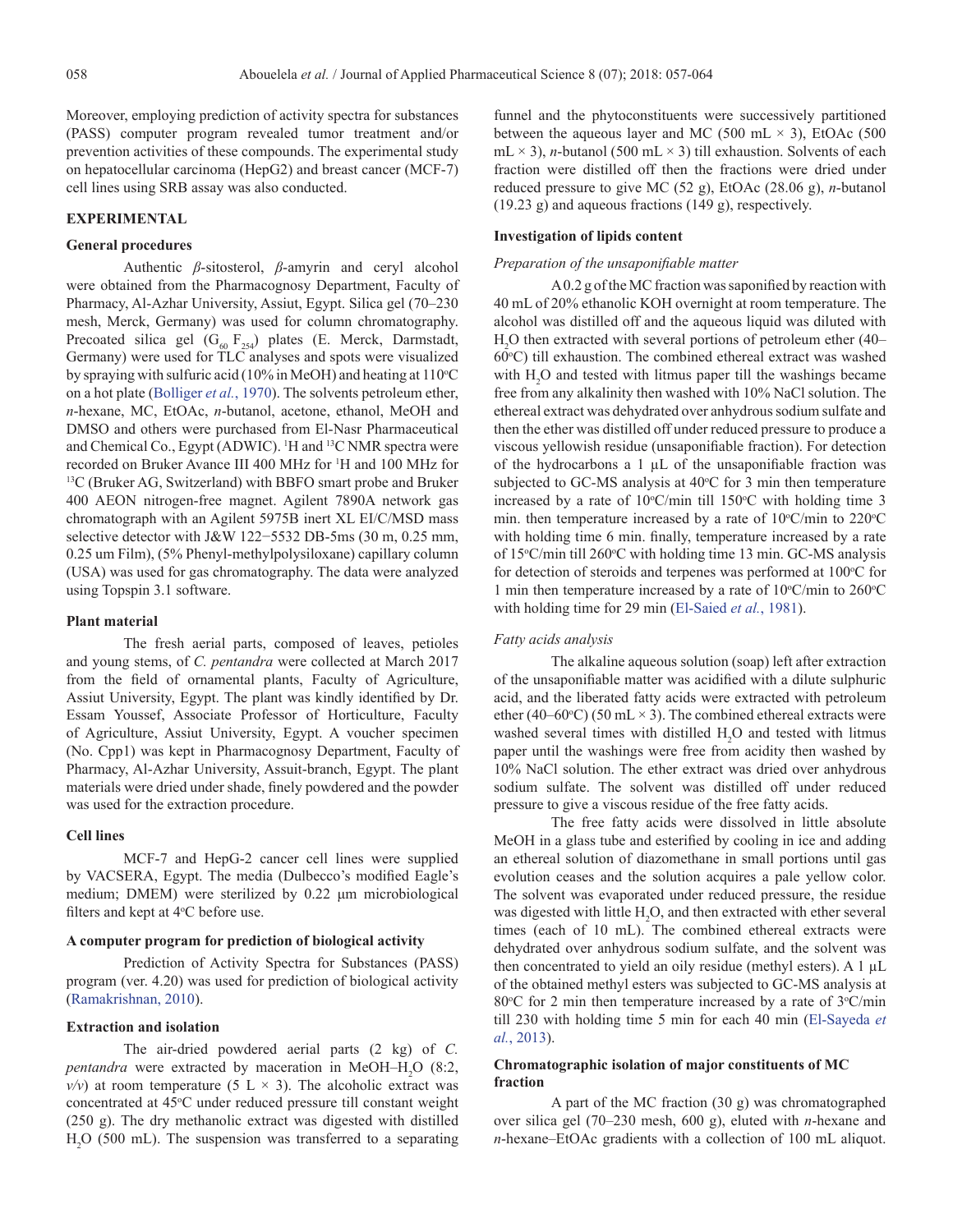Similar fractions were grouped together, concentrated under reduced pressure to give six fractions (M-I–M-VI). The fraction M-II (2.576 g), eluted with *n*-hexane–EtOAc (97:3, *v/v*), was crystallized from MC to give 3*β*-taraxerol acetate (**2**, 21 mg). The fraction M-III (200 mg), eluted with *n*-hexane–EtOAc (95:5, *v/v*), was re-chromatographed on silica gel column chromatography (10 g) and eluted with *n*-hexane–EtOAc (97:3, *v/v*) isocratically and afforded *β*-amyrin (**6**, 9 mg). The fraction M-IV (650 mg), eluted with *n*-hexane–EtOAc (9:1, *v/v*), was re-chromatographed on silica gel column chromatography (25 g) and eluted with *n*-hexane–EtOAc (9:1, *v/v*) isocratically and afforded 3 subfractions (M-IV-1–M-IV-3). Both M-IV-2 (200 mg) and M-IV-3 (120 mg) sub-fractions were recrystallized from MC and furnished 3*β*-taraxerol (**1**, 90 mg) and *β*-sitosterol (**7**, 70 mg), respectively. The sub-fraction M-IV-1 (162 mg) was re-chromatographed on silica gel (10 g) and eluted with *n*-hexane–MC–EtOAc (60:20:2.5, *v/v*/*v*) isocratically and yielded another two sub-fractions M-IV-1-A (98 mg) and M-IV-1-B (18 mg). The sub-fraction M-IV-1-B was dissolved in MC and left overnight where hexacosanol (**5,** 12 mg) gave an amorphous precipitate. The M-IV-1-A sub-fraction was re-chromatographed on silica gel (162 mg) and eluted with *n*-hexane–EtOAc (95:5,  $v/v$ ) isocratically to give all-trans-squalene (**3,** 9 mg) and oleic acid (**4,** 15 mg) in subsequent elutes. A part of fraction M-V (200 mg) eluted with *n*-hexane–EtOAc (80:20,  $v/v$ ) was re-chromatographed on silica gel  $(10 \text{ g})$  and eluted with MC–MeOH (90:10, *v/v*) isocratically and afforded *β*-sitosterol-3- *O*-*β*-D-glucopyranoside (**8,** 29 mg).

# **Cytotoxic activity of MC fraction of** *C***.** *pentandra* **(L.) Garten. var.** *pentandra*

The cytotoxic activity of the MC fraction was conducted against two cancer cell lines HepG-2 and MCF-7 using sulforhodamine B cytotoxicity assay method (Priya *et al.*[, 2015;](#page-7-5) [Ul-Haq](#page-7-6) *et al.*, 2012). All experiments were carried out in triplicate ([El-Hawary](#page-6-8) *et al.*, 2015).

Data are expressed as the percentage of relative viability, which was calculated using the following equation:

Relative viability = 
$$
\frac{\text{treated cells absorbance}}{\text{control cells absorbance}} \times 100
$$

Cell survival was measured as the percentage of absorbance compared with the control. The positive cytotoxic activity is indicated by less than 100% relative viability. The relation between surviving fraction and extract concentration is plotted to get the survival curve of the liver, and breast cell lines. Also, the IC<sub>50</sub> (dose of the extract which reduces survival to 50%) for active extracts was calculated using Sigma plot 12 computer software.

# **RESULTS AND DISCUSSION**

#### **Investigation of unsaponifiable matter composition**

Fatty acids, steroids, and other unsaponifiable substances are widely distributed in non-polar fractions of plant extracts. The characterization of their profiles and relative proportions can serve as a fingerprint for identification of plants and as a parameter in identifying and detecting adulterant [\(Bezerra and Antoniosi Filho,](#page-6-9) 

[2014\)](#page-6-9). Unsaturated fatty acids play an essential role in stabilization and function of biological membranes of living organisms (Zhang *et al.*, 2004). Moreover, they have hypolipidemic properties against triglycerides and may also reduce the developing of colon, breast, and prostate cancers ([Lunn and Theobald, 2006\)](#page-7-7). In addition, several chemotherapeutic agents-unsaturated fatty acids conjugates prodrugs and prodrug-based nanoparticulate drug delivery systems are talented prospects for developing potential chemotherapeutic applications in cancer treatment (Sun *[et al.](#page-7-8)*, [2017\)](#page-7-8). Plant-derived sterols are also important natural products since they have known for their potential treatment and prevention of cardiovascular diseases (Maeorg *et al.*, 2007).

The unsaponifiable matters were identified by matching their retention times and fragmentation patterns with those of reference compounds analyzed under the same conditions by gas-liquid chromatography (GLC). The major known identified hydrocarbons are listed in [table 1;](#page-2-0) they include 3-ethyltetracosane (4.82%), *n*-nonacosane (4.79%), *n*-docosane (4.71%) and *n*-pentacosane (4.31%). Meanwhile, the major known sterols and terpenes are phytol (14.99%), taraxerol (14.01%), *β*-sitosterol (11.87%) and squalene (9.96%) as listed in [table 2.](#page-3-0)

<span id="page-2-0"></span>**Table 1:** GLC analysis results of unsaponifiable fraction (Hydrocarbons) of *C. pentandra.*

| NO.            | <b>Name</b>                                  | $t_{\rm R}$ (min) | Relative % |
|----------------|----------------------------------------------|-------------------|------------|
| $\mathbf{1}$   | 1-Hexadecene                                 | 21.544            | 1.01%      |
| $\overline{2}$ | Cycloeicosane                                | 23.948            | 1.39%      |
| 3              | 5-Eicosene                                   | 26.551            | 1.24%      |
| 4              | $n$ -Hexadecane                              | 26.631            | 0.94%      |
| 5              | 2,6,11-Trimethyl-dodecane                    | 28.525            | 1.72%      |
| 6              | Cyclotetracosane                             | 30.745            | 0.67%      |
| 7              | $n$ -Tetracosane                             | 30.843            | 3.15%      |
| 8              | $n$ -Pentacosane                             | 32.342            | 4.31%      |
| 9              | $n$ -Docosane                                | 33.498            | 4.71%      |
| 10             | 5,9-Dimethyl-4,10-octadecadiene              | 34.282            | 0.89%      |
| 11             | 3-Ethyltetracosane                           | 34.802            | 4.82%      |
| 12             | $n$ -Nonadecane                              | 36.382            | 3.87%      |
| 13             | $n$ -Nonacosane                              | 38.316            | 4.79%      |
| 14             | $(5E)$ -2,3,5,8-Tetramethyl-1,5,9-decatriene | 38.67             | 1.19%      |
| 15             | 2-Methyl-7-nonadecene                        | 39.792            | 3.25%      |
| 16             | 1,19-Eicosadiene                             | 40.524            | 0.92%      |
| 17             | 17-Pentatriacontene                          | 43.826            | 2.78%      |
| 18             | 9-Tricosene                                  | 44.038            | 0.98%      |

#### **Investigation of the fatty acids composition**

The fatty acids methyl esters were identified by matching their retention times and fragmentation patterns with those of reference compounds analyzed under the same conditions. The identified fatty acids with their relative abundance in the MC fraction of aerial parts of *C*. *pentandra* are linoleic acid (34.38%), *α*-linolenic acid (17.47%), palmitic acid (17.30%), stearic acid (14.22%), myristic acid (12.26%) and oleic acid (4.37%).

# **Identification of isolated compounds**

The MC fraction of *C. pentandra* was subjected to several chromatographic techniques, where eight (**1**–**8**)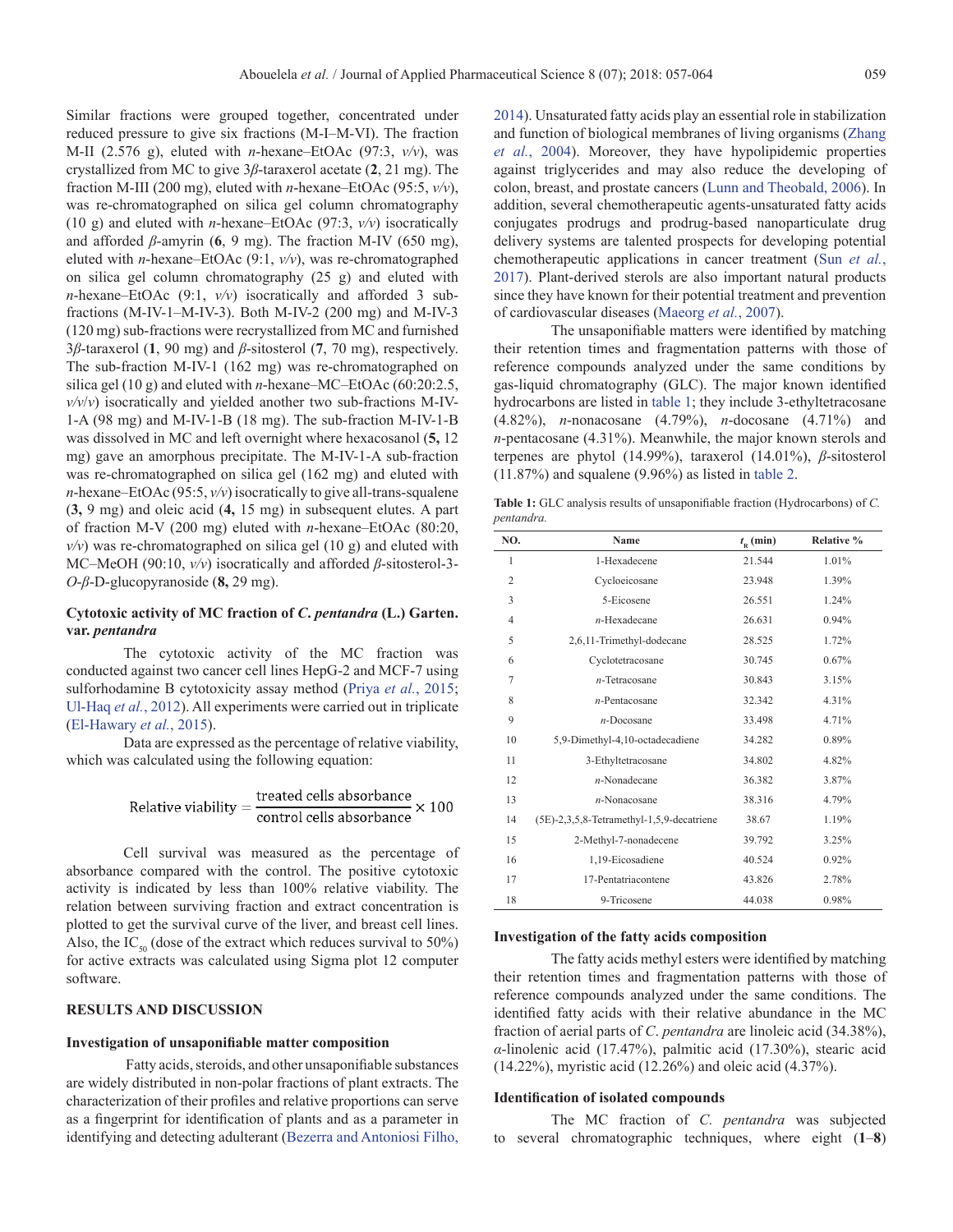compounds were purified, six of them (**1**–**6**), are firstly isolated from the plant. The compounds were identified by comparison of their chromatographic, physical, chemical and spectroscopic data with literature data as 3*β*-taraxerol (**1**), 3*β*-taraxerol acetate (**2**), all-trans-squalene (**3**), oleic acid (**4**), 1-hexacosanol (**5**), *β*-amyrin, (**6**), *β*-sitosterol (**7**) and *β*-sitosterol-3-*O*-*β*-D-glucopyranoside (**8**) [\(Fig. 1](#page-4-0)). The physico-chemical and spectroscopic data of the isolated compounds are as follow:

**3***β***-taraxerol** (**1**). MP 281–284o C. *Rf*: 0.51 (*n*-hexane–EtOAc, 80:20). <sup>1</sup>H NMR (400 MHz, CDCl<sub>3</sub>): 0.80 (3H, s, H-24), 0.82 (3H, s, H-28), 0.88 (1H, m, H-5), 0.91 (3H, s, H-27), 0.91 (3H, s, H-30), 0.92 (3H, s, H-25), 0.95 (3H, s, H-29), 0.97 (3H, s, H-23), 0.99 (1H, m, H-1), 0.99 (1H, m, H-18), 1.00 (1H, m, H-22), 1.02 (1H, m, H-19), 1.10 (3H, s, H-26), 1.25 (2H, m, H-21), 1.33 (1H, m, H-19), 1.36 (1H, m, H-7), 1.38 (1H, m, H-21), 1.38 (1H, m, H-22), 1.43 (1H, m, H-9), 1.45 (1H, m, H-6), 1.49 (1H, m, H-11), 1.53 (1H, m, H-12), 1.59 (1H, m, H-16), 1.62 (1H, m, H-6), 1.62 (2H, m, H-2), 1.63 (1H, m, H-11), 1.63 (1H, m, H-1), 1.64 (1H, m, H-12), 1.92 (1H, dd, J = 14.8, 3.2 Hz, H-16), 2.03 (1H, dt, J = 12.5,  $3.0$  Hz, H-7),  $3.19$  (1H, dd, J = 11.2, 4.8 Hz, H-3),  $5.53$  (1H, dd, J  $= 8, 3.2$  Hz, H-15).

<span id="page-3-0"></span>**Table 2:** GLC analysis results of unsaponifiable fraction (sterols and terpenes) of *C. pentandra.*

| No.            | Name                                               | $t_{\rm p}$ (min) | <b>Relative %</b> |
|----------------|----------------------------------------------------|-------------------|-------------------|
| 1              | $3\beta$ -Hydroxy-androst-5-ene-17-one             | 10.632            | 0.15%             |
| $\overline{2}$ | 6,10,14-Trimethyl-2-pentadecanone                  | 11.654            | 0.76%             |
| 3              | $\gamma$ cis-Sesquicyclo geraniol                  | 12.385            | $1.04\%$          |
| 4              | Phytol                                             | 14.286            | 14.99%            |
| 5              | Stearyl alcohol                                    | 15.027            | $0.90\%$          |
| 6              | Phytane                                            | 15.943            | 1.69%             |
| $\overline{7}$ | 6,10,14-Trimethyl-5,9,13-pentadeca-<br>trien-2-one | 16.589            | 0.96%             |
| 8              | Squalene                                           | 21.456            | 9.96%             |
| 9              | Farnesol                                           | 23.505            | $1.04\%$          |
| 10             | $\beta$ -Sitosterol                                | 36.166            | 11.87%            |
| 11             | Taraxerol                                          | 36.701            | 14.01%            |

<sup>13</sup>C NMR (100 MHz, CDCl<sub>3</sub>): 15.6 (C-24), 15.6 (C-25), 17.7 (C-11), 18.9 (C-6), 21.5 (C-27), 26.1 (C-26), 27.3 (C-2), 28.2 (C-23), 28.9 (C-20), 29.9 (C-28), 30.1 (C-30), 33.2 (C-12), 33.5 (C-29), 33.8 (C-21), 35.3 (C-17), 35.9 (C-22), 36.8 (C-16), 37.7 (C-19), 37.9 (C-13), 37.9 (C-10), 38.1 (C-1), 38.9 (C-4), 39.1 (C-8), 41.5 (C-7), 48.9 (C-9), 49.4 (C-18), 55.7 (C-5), 79.2 (C-3), 117.0 (C-15), 158.2 (C-14).

EIMS: [M]<sup>+</sup> ion at  $m/z = 426.30$ .

**3***β***-taraxerol acetate** (**2**). MP 304–305o C. *Rf*: 0.3 (*n*-hexane– EtOAc, 90:10). <sup>1</sup>H NMR (400 MHz, CDCl<sub>3</sub>): 0.81 (3H, s, H-30), 0.85 (3H, s, H-29), 0.87 (3H, s, H-28),  $\delta$ <sub>H</sub> 0.90 (3H, s, H-27), 0.91 (3H, s, H-25), 0.94 (1H, m, H-18), 0.94 (3H, s, H-23), 0.94 (3H, s, H-24), 0.97 (1H, m, H-5), 0.98 (1H, m, H-1), 1.09 (3H, s, H-26), 1.35 (1H, m, H-1), 1.36 (1H, m, H-7), 1.36 (2H, m, H-21), 1.45 (1H, m, H-6), 1.45 (2H, m, H-22), 1.53 (1H, m, H-9), 1.53 (2H, m, H-11), 1.59 (2H, m, H-2), 1.61 (1H, m, H-6), 1.61 (2H, m, H-12), 1.61 (2H, m, H-19), 1.92 (2H, m, H-16), 2.01 (1H, m, H-7), 2.04  $(3H, s, C\underline{H}_2COO)$ , 4.46 (1H, dd,  $J = 9.6$ , 5.2 Hz, H-3), 5.53 (1H, dd,  $J = 7.6$ , 2.4 Hz, H-15).

<sup>13</sup>C NMR (100 MHz, CDCl<sub>3</sub>): 15.7 (C-25), 16.7 (C-24), 17.7 (C-11), 18.8 (C-6), 21.4 (CH<sub>3</sub>COO), 21.5 (C-30), 23.6 (C-2), 26.1 (C-26), 28.1 (C-23), 28.9 (C-20), 30.0 (C-28), 30.1 (C-27), 33.2 (C-7), 33.5 (C-29), 33.8 (C-16), 35.3 (C-21), 35.9 (C-17), 36.8 (C-12), 37.5 (C-22), 37.7 (C-10), 37.8 (C-1), 37.8 (C-13), 38.0 (C-4), 39.1 (C-8), 41.4 (C-19), 48.9 (C-18), 49.3 (C-9), 55.8  $(C-5)$ , 81.2  $(C-3)$ , 117.1  $(C-15)$ , 158.1  $(C-14)$ , 171.1  $(\underline{C}OO)$ .

**All-trans-squalene** (**3**). *Rf*: 0.9 (*n*-hexane–MC, 70:30).

<sup>1</sup>H NMR (400 MHz, CDCl<sub>3</sub>): 1.60 (18H, s, H-24-29), 1.68 (6H, s, H-1, 30), 2.10–1.95 (20H, m, H-4, 5, 8, 9, 12, 13, 16, 17, 20, 21), 5.15–5.08 (6H, m, H-2, 6, 10, 14, 18, 22). EIMS: [M]<sup>+</sup> ion at  $m/z = 410$ .

**Oleic acid** (**4**) *Rf*: 0.35 (*n*-hexane–MC, 40:60). 1 H NMR (400 MHz, CDCl<sub>3</sub>): 0.88 (3H, t, *J* = 7.2 Hz, H-18), 1.29 (8H, m, H-4–H-7), 1.29 (12H, m, H-12–H-17), 1.63 (2H, m, H-3), 2.00 (4H, m, H-8, H-11), 2.34 (2H, t, *J* = 7.6 Hz, H-2), 5.34 (1H, m, H-9, H-10),

11.22 (1H, br. s., COO<u>H</u>).<br><sup>13</sup>C NMR (100 MHz, CDCl<sub>3</sub>):14.2 (C-18), 22.8 (C-17), 24.8 (C-16), 27.3 (C-11), 27.4 (C-8), 29.2 (C-4), 29.2 (C-6), 29.3 (C-5), 29.5 (C-13), 29.5 (C-15), 29.7 (C-14), 29.8 (C-7), 29.9 (C-12), 32.1 (C-3), 34.3 (C-2), 129.8 (C-9), 130.1 (C-10), 180.7  $(C-1)$ . EIMS: [M]<sup>+</sup> ion at  $m/z = 282$ .

**1-Hexacosanol** (**5**). EIMS:  $[M]^+$  ion at m/z = 364. <sup>1</sup>H NMR (400) MHz, CDCl<sub>3</sub>): 0.91 (3H, t, H-26), 1.59 (2H, m, H-3), 1.80 (46H, br. s., H-4–H-25), 3.67 (2H, t, H-1).

*β***-Amyrin** (**6**). MP 200–203o C. *Rf*: 0.43 (*n*-hexane–MC, 40:60). EIMS:  $m/z = 426$ .

*β***-Sitosterol** (**7**). MP 134–136o C. *Rf*: 0.43 (*n*-hexane–EtOAc, 85:15).

<sup>1</sup>H NMR (400 MHz, CDCl<sub>3</sub>): 0.68 (3H, s, H-18), 0.81 (3H, d, *J* = 7.2 Hz, H-26), 0.83 (3H, d, *J* = 7.2 Hz, H-27), 0.84 (3H, t, *J* = 7.0 Hz, H-29), 0.92 (3H, d, *J* = 6.4 Hz, H-21), 1.00 (3H, s, H-19), 3.51 (1H, m, H-3), 5.35 (1H, d,  $J = 5.2$  Hz, H-6).

<sup>13</sup>C NMR (100 MHz, CDCl,): 12.0 (C-18), 12.1 (C-29), 18.9 (C-27), 19.2 (C-21), 19.6 (C-19), 20.0 (C-26), 21.2 (C-11), 23.2 (C-28), 24.5 (C-15), 26.2 (C-23), 28.4 (C-16), 29.3 (C-25), 31.8 (C-7), 32.1 (C-2), 32.1 (C-8), 34.1 (C-22), 36.3 (C-20), 36.7 (C-10), 37.4 (C-1), 39.9 (C-12), 42.4 (C-4), 42.5 (C-13), 46.0 (C-24), 50.3 (C-9), 56.2 (C-17), 56.9 (C-14), 71.9 (C-3), 121.9 (C-6), 140.9 (C-5).

*β***-Sitosterol-3-***O***-***β***-D-glucopyranoside** (**8**). *Rf*: 0.54 (MC– MeOH–H<sub>2</sub>O, 80:20:0.1).

<sup>1</sup>H NMR (400 MHz, DMSO-*d*<sub>6</sub>): 0.66 (3H, s, H-18), 0.79 (3H, d, *J* = 7.2 Hz, H-27), 0.81 (3H, d, *J* = 6.8 Hz, H-26), 0.83 (3H, t, *J* = 7 Hz, H-29), 0.88 (1H, m, H-9), 0.91 (3H, d, *J* = 6.4 Hz, H-21), 0.91 (1H, m, H-24), 0.96 (3H, s, H-19), 0.99 (lH, m, H-17), 1.01 (2H, m, H-1, H-22), 1.05 (1H, m, H-15), 1.09 (lH, m, H-14), 1.14 (1H, m, H-12), 1.17 (2H, m, H-23), 1.32 (1H, m, H-22), 1.34 (lH, m, H-20), 1.39 (2H, m, H-8, H-11), 1.49 (3H, m, H-2, H-28), 1.50 (3H, m H-11, H-15, H-16), 1.63 (lH, m, H-25), 1.80 (3H, m, H-1, H-16, H-28), 1.93 (2H, m, H-7), 1.95 (1H, m, H-12), 2.12 (1H, m, H-4), 2.36 (1H, m, H-4), 3.48 (1H, m, H-3), 5.33 (1H, d, *J* = 4.8 Hz, H-6); glucose; 2.89 (lH, m, H-2ʹ), 3.03 (lH, m, H-4ʹ), 3.06 (lH, m, H-5ʹ), 3.12 (lH, m, H-3ʹ), 3.40 (1H, dd, *J* = 11.6, 5.6 Hz, H-6ʹ), 3.64 (1H, dd, *J* = 11.6, 1.6 Hz, H-6ʹ), 4.22 (1H, d, *J* = 7.6 Hz, H-1ʹ).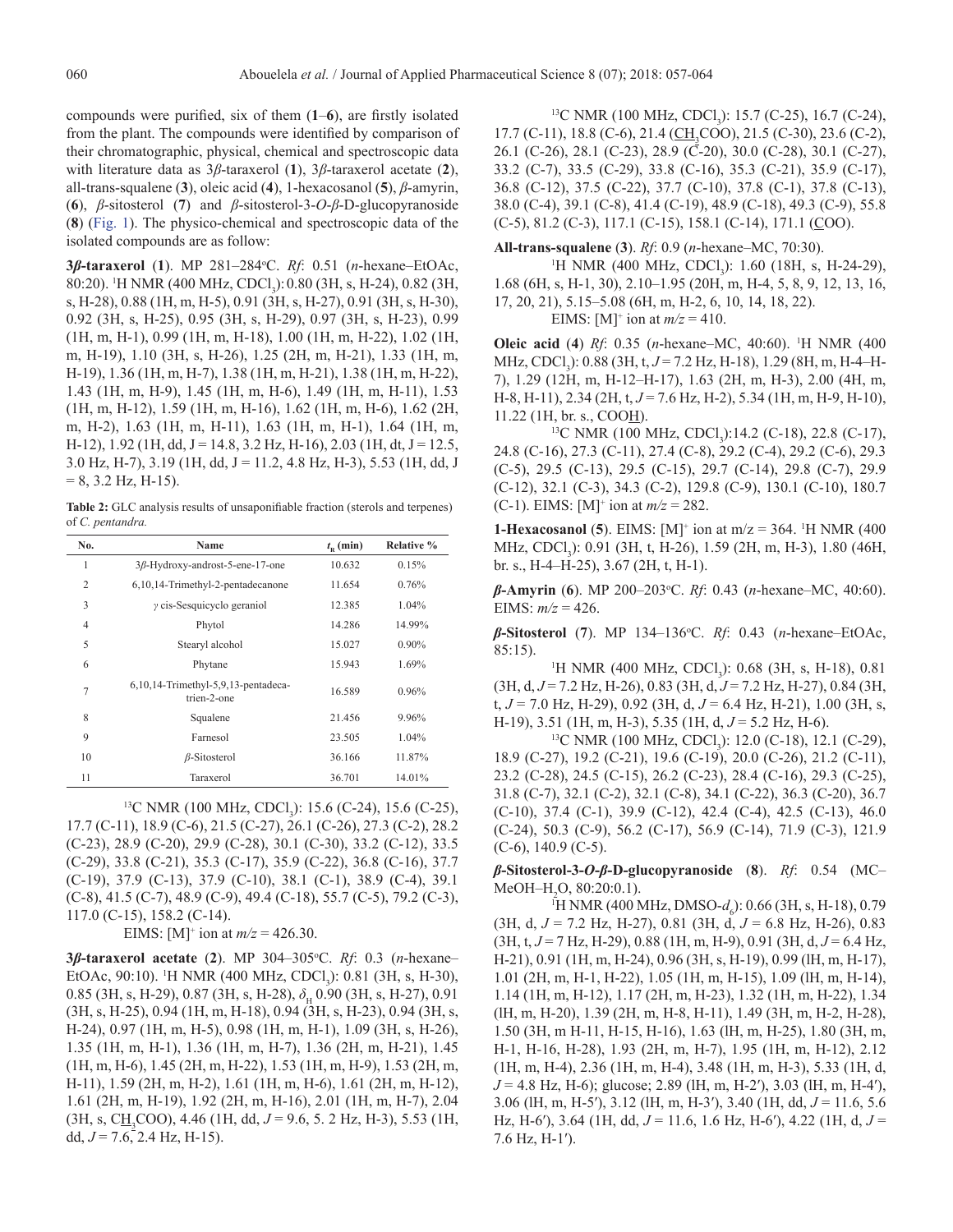

**Fig. 1:** Structures of isolated compounds.

<sup>13</sup>C NMR (100 MHz, DMSO- $d_6$ ): 11.7 (C-26), 11.8 (C-18), 18.6 (C-21), 18.9 (C-27), 19.1 (C-19), 19.7 (C-29), 20.6 (C-11), 22.6 (C-15), 23.8 (C-23), 25.5 (C-16), 27.8 (C-25), 28.7 (C-2), 29.3 (C-28), 31.4 (C-7), 31.4 (C-8), 33.4 (C-22), 35.5 (C-20), 36.2 (C-10), 36.8 (C-1), 38.3 (C-4), 41.8 (C-12), 41.8 (C-13), 45.2 (C-24), 49.6 (C-9), 55.4 (C-14), 56.2 (C-17), 76.9 (C-3), 121.2 (C-6), 140.4 (C-5); glucose; 61.1 (C-6ʹ), 70.1 (C-4ʹ), 73.4 (C-2ʹ), 76.7 (C-5ʹ), 76.9 (C-3ʹ), 100.8 (C-1ʹ).

**3***β***-Taraxerol** (**1**, [Fig. 1](#page-4-0)) was obtained from MC fraction as cubic crystals  $(CH_2Cl_2)$  (21 mg). The <sup>1</sup>H NMR data of 1 revealed the presence of a double doublet at  $\delta_{\rm H}$  5.53 (1H, dd,  $J = 8$ , 3.2 Hz) attributable to an olefenic proton. The signal at  $\delta_{\rm H}$  3.18 (1H, dd,  $J = 11.2$ , 4.8 Hz) is attributable to an oxymethine proton. Six 3H singlets at  $\delta_{\rm H}$  1.08, 0.98, 0.94, 0.92, 0.82 and 0.80 are assignable to six methyl protons. Another singlet integrating for six protons at  $\delta_H$  0.90 is due to protons of two equivalent methyl moieties.

The <sup>13</sup>C NMR spectrum showed carbon peaks at  $\delta_c$ 28.15, 15.58, 15.61, 26.06, 21.47, 29.98, 33.5, 30.08 assignable to eight methyl carbons. The carbon peaks at  $\delta_c$  158.22 and 117.02, C-14 and C-15, respectively, agree with the presence of double bond involving quaternary carbon atom. The chemical shift at  $\delta_c$  79.22 due to an sp<sup>3</sup> hybridized carbon attached to an OH group is assignable for the C-3. The remaining chemical shifts (experimental section) were consistent with the other carbon atoms of 3*β*-taraxerol in the published data ([Ha, 2014](#page-7-9)).

The EI mass spectrum (supplementary data) showed a molecular ion peak at  $m/z = 426.30$  with fragmentation pattern consistent with the reported fragmentation pattern of pentacyclic triterpes [\(Shiojima](#page-7-10) *et al.*, 1992). Compound **1** was identified as 3*β*-taraxerol by comparison of the chromatographic and spectroscopic (<sup>1</sup>H and <sup>13</sup>C NMR and EIMS) with the reported data ([Ha, 2014;](#page-7-9) Koay *et al.*[, 2013](#page-7-11)). This compound is firstly reported from the family Bombacaceae.

**3***β***-Taraxerol acetate** (**2**, [Fig. 1\)](#page-4-0) was obtained from MC fraction as colorless needle crystals, (21 mg). The 1 H NMR spectrum of **2** (supplementary data) revealed an olefinic proton signal at  $\delta_{\rm u}$  5.53 (1H, dd,  $J = 7.6$ , 2.4 Hz), an oxymethine proton signal ( $\delta_H$  4.48, dd,  $J = 9.6$ , 5.2 Hz), and eight 3H-singlets ( $\delta_H$  1.08, 0.94, 0.94, 0.90, 0.89, 0.87, 0.85, 0.81) closely related to those of 3*β*-taraxerol (**1**).

<span id="page-4-0"></span>A characteristics signal at  $\delta_{\rm H}$  2.04 (3H, s) indicates the presence of acetyl moiety, which is placed at C-3 because of the resonance of H-3 at more downfield shift ( $\delta$ <sub>H</sub> 4.46) lower than that ( $\delta$ <sub>H</sub> 3.19) of the free hydroxylated analog (3*β*-taraxerol, **1**). The 13C NMR spectrum (supplementary data) showed thirty-two carbon peaks. Among them, the signal at  $\delta_c$  171.08 was attributed to the carbonyl of the acetate function [\(Mahato and Kundu, 1994](#page-7-12)). Placement of the acetate group at C-3 was also supported by the downfield shift of the C-3 carbon ( $\delta_c$  81.17) instead of ( $\delta_c$  79.1) of taraxerol ([Muithya, 2010\)](#page-7-13). The 13C NMR spectrum also showed signals at  $\delta_c$  158.12 and  $\delta_c$  117.08 due to double bond functionality, C-14, and C-15, respectively. The spectrum also showed eight carbon peaks at δ<sub>c</sub> 15.65, 16.74, 21.47, 26.07, 28.13, 29.98, 30.07 and 33.3, diagnostic for the eight methyl carbons of the pentacyclic triterpenoidal skeleton.

The 1 H and 13C NMR data of **2** are identical to the published data of 3*β*-taraxerol acetate (Sasaki *et al.*, 1965). It is reported from the genus *Ceiba* for the first time.

**All-trans-squalene** (**3**, [Fig. 1](#page-4-0)) was obtained as pale yellow oily residue, (9 mg). The EIMS spectrum (supplementary data) showed a molecular ion peak at *m/z* 410 [M+ ] and diagnostic ion peaks at  $m/z = 367$  [M<sup>+</sup>- C<sub>3</sub>H<sub>7</sub>], 341[M<sup>+</sup>- C<sub>5</sub>H<sub>9</sub>] and a base peak at  $m/z = 69$ . Other significant fragment ions observed were at *m/z* 81, 83, 95, 107, 121, 136. In general, this mass ionization pattern indicates a 410 molecular mass compound of  $C_{30}H_{50}$  formula which is the same as those for all-trans-squalene (**3**) ([Dagan and Amirav,](#page-6-10) [1995\)](#page-6-10). The 1 H NMR spectrum of **3** (supplementary data) showed the presence of signals of 6 olefinic protons at  $\delta_{\rm H}$  5.15–5.08 (6H, m), cluster of 10 methylene proton signals at  $\delta_{\rm H}$  2.09–1.97 (20H, m), two equivalent methyl signals 1.68 (6H, s), and 6 equivalent methyl signals 1.60 (18H, s) which are the same as those reported in literature for all-trans-squalene [\(Pogliani](#page-7-14) *et al.*, 1994). It is reported from the genus *Ceiba* for the first time.

**Oleic acid** (**4**, [Fig. 1](#page-4-0)) was obtained as a colorless liquid, (15 mg). The EIMS spectrum (supplementary data) of **4** showed weak [M]+ ion at  $m/z = 282$  and an ion representing the loss of the elements of H<sub>2</sub>O from a carboxyl group ([M−18]<sup>+</sup>, *m/z* = 264). The <sup>1</sup>H NMR data (experimental section) indicated the presence of a methyl moiety ( $\delta$ <sub>H</sub> 0.88, 3H, t, *J* = 7.2 Hz), cluster of CH<sub>2</sub> groups ( $\delta$ <sub>H</sub>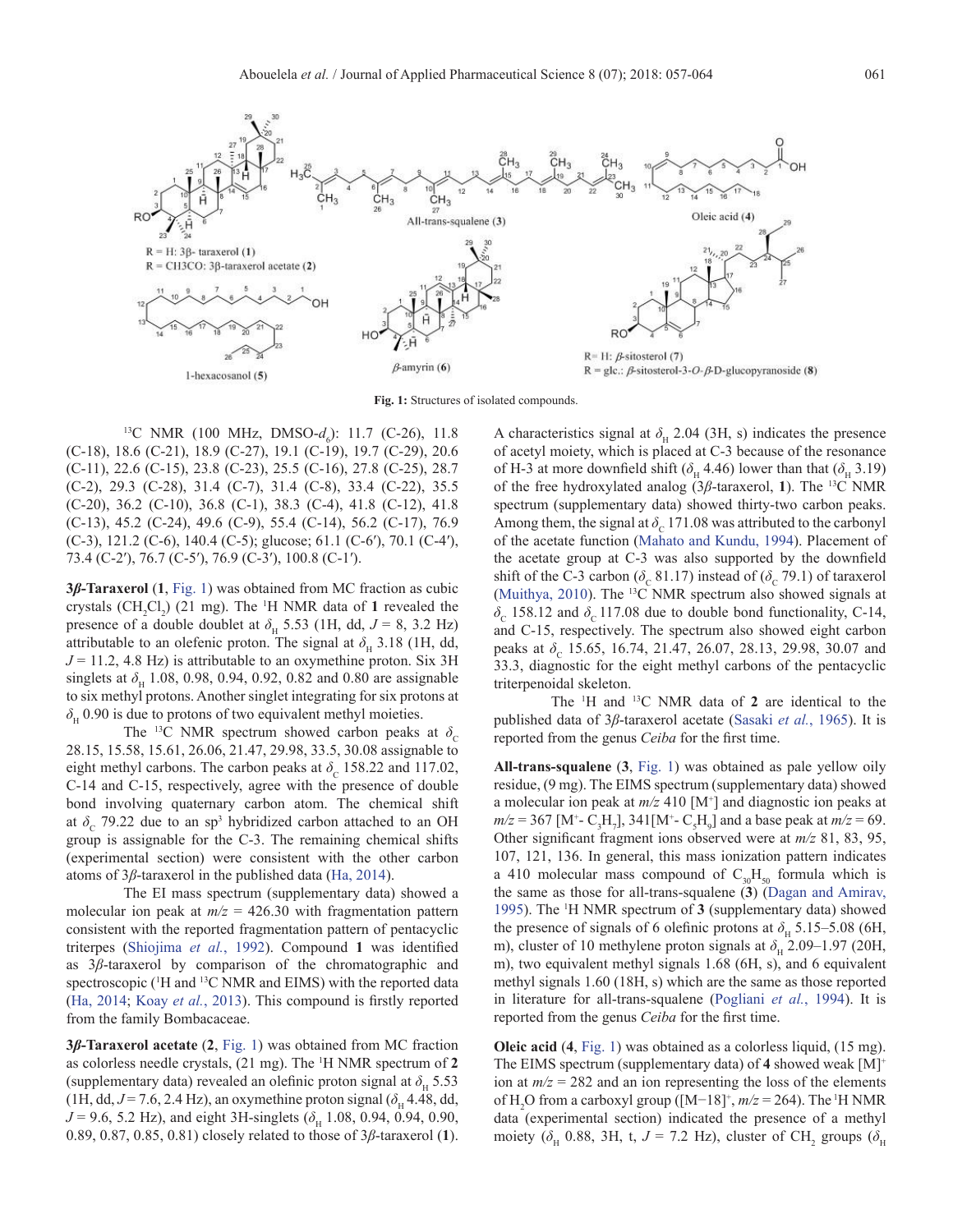1.26–1.32, 20H, br. s.), a  $CH<sub>2</sub>$  group neighbor to carboxylic moiety  $(\delta_{\rm H}$  2.34, 2H, t,  $J = 7.6$  Hz), two olefinic protons  $\delta_{\rm H}$  5.34 (2H, m) and a carboxylic group ( $\delta_H$  11.22, 1H, br. s.). These were further confirmed from the <sup>13</sup>C NMR spectrum (supplementary data) by the presence of corresponding carbon peaks at  $\delta_c$  14.23,  $\delta_c$  22.83– 34.27,  $\delta_c$  129.83, 130.13 and  $\delta_c$  180.72, respectively. From the above-mentioned data, which agree with the previously published data (Sahu *et al.*, 2013), the compound was identified as oleic acid. It was previously reported from *C. pentandra* species ([Anwar](#page-6-11) *et al.*[, 2014](#page-6-11)).

**1-Hexacosanol** (**= ceryl alcohol**, **5**, [Fig. 1](#page-4-0)), was obtained as white flakes (MeOH), (12 mg). The EIMS spectrum (supplementary data) of 5 exhibited fragment ion peaks  $(m/z = 364$  and 336) consistent with the loss of  $H_2O$  and  $[CH_2=CH_2]^+$  from a long chain alcohol [\(Dass, 2007\)](#page-6-12). The examination of the rest of the fragmentation pattern showed an even cascade of  $[M-14]$  (CH<sub>2</sub>) characteristic for saturated linear hydrocarbons. The fragments observed are consistent with the expected fragmentation of a long chain aliphatic alcohol with the molecular weight of 382 and by comparison with the reported data it found to be identical for ceryl alcohol [\(Joshi and Poudel, 2013\)](#page-7-15). The 1 H NMR spectrum of **5** (supplementary data) showed: A triplet signal at  $\delta_{\rm H}$  0.91 (3H) accounted for one terminal methyl protons; a big broad singlet signal at  $\delta_H$  1.80 (46H) accounts for protons of CH<sub>2</sub> units; a triplet signal at  $\delta_{\rm H}$  3.67 (2H) accounts for the protons of CH<sub>2</sub> unit attached with electronegative hydroxyl group; a multiplet signal at  $\delta$ <sub>H</sub> 1.59 (2H) assignable for the CH<sub>2</sub> beta for the hydroxyl group. It thus could be concluded that compound **5** is 1-hexacosanol (ceryl alcohol) which is first time reported from the genus ([Refaat](#page-7-16) *et al.*, [2013\)](#page-7-16)*.*

*β***-Amyrin** (**6**, [Fig. 1](#page-4-0)) was obtained as white fine needle crystals, (9 mg). Upon co-chromatography with authentic triterpenes it showed *Rf* value of 0.43 in *n*-hexane-MC (40:60, *v/v*) and 0.56 in *n*-hexane-EtOAc (95:5, *v/v*), and attained reddish brown color with spray reagent A, and violet color with Liebermann-Burchard's test ([Harborne, 1998\)](#page-7-17) which are the same as *β*-amyrin. The EI mass spectrum of **6** (supplementary data) showed a molecular ion peak at  $m/z = 426$  corresponds to molecular formula  $C_{30}H_{20}O$ , agree with *β*-amyrin (Ercil *et al.*[, 2004](#page-6-13)). The fragment ion peaks *m/z* = 218.2, 203, 189, 175.1, 135.1, 95.1 and 55.1 are also typical that of *β*-amyrin. It is the first report for the isolation of *β*-amyrin from the species.

*β***-Sitosterol** (**7**, [Fig. 1](#page-4-0)) was obtained as white needle-like crystals (ether), (70 mg). The co-chromatography with authentic sterols suggests that **7** is *β*-sitosterol. The EIMS spectrum of **7** (supplementary data) showed a molecular ion at *m/z* 414, corresponding to molecular formula  $(C_{29}H_{50}O)$  of  $\beta$ -sitosterol. The <sup>1</sup>H NMR data (experimental section) revealed the characteristic signals of  $\beta$ -sitosterol as follow: A doublet signal at  $\delta$ <sub>H</sub> 5.35 (d, *J* = 5.2 Hz) due to the olefinic proton at C-6. A multiplet 1H signal at  $\delta_H$  3.52 assignable for the oxymethine proton of C-3. Two singlets at  $\delta_{\rm H}$  1.00 and 0.68 assignable for methyl groups of C-19 and C-18, respectively. The 13C NMR spectrum (supplementary data) showed the presence of 29 carbons (experimental section) as follow, six methyls  $(\delta_c 19.97, 19.55, 19.18, 18.93, 12.13$  and 12.01), eleven methylenes (δ<sub>c</sub> 42.44, 39.92, 37.4, 34.09, 32.05, 31.8, 28.4, 26.22, 24.45, 23.21 and 21.23), nine methines ( $\delta_c$ 

121.85, 71.94, 56.91, 56.2, 50.27, 45.97, 36.29, 32.06 and 29.29) and three quaternary carbons  $(\delta_c 140.89, 42.46 \text{ and } 36.65)$ . Based on these spectroscopic data and co-chromatography with the authentic sample, the compound **7** identified as *β*-sitosterol (Patra *et al.*, 2010). It was previously isolated from the species ([Ngounou](#page-7-18) *et al.*[, 2000\)](#page-7-18).

*β***-Sitosterol-3-***O***-***β***-D-glucopyranoside** (**8**, [Fig. 1\)](#page-4-0) was obtained as a white granular powder (MeOH), (29 mg). The 1 H NMR data showed six methyl groups at  $\delta_{\rm H}$  0.66 (3H, s), 0.83 (3H, t,  $J = 7$  Hz), 0.81 (3H, s), 0.79 (3H, s), 0.96 (3H, s) and 0.91 (3H, d,  $J = 6.4$ Hz) indicating a phytosterol skeleton [\(Zhao, 2014](#page-7-19)). The presence of a distinctive olefinic signal at  $\delta_{\rm H}$  5.33 (1H, d,  $J = 4.8$  Hz) and olefinic carbons at  $\delta_c$  121.15 (C-6) and 140.43 (C-5) suggests the presence of double bond. A sugar unit was evidenced from an anomeric proton at  $\delta_{\rm H}$  4.22 (1H, d,  $J = 7.6$  Hz) with large coupling constant which pointed out the *β*-configuration of the glycosidic bond (Bezerra de Sá de Sousa Nogueira *et al.*, 2013). This was confirmed by appearing of anomeric sugar carbon at  $\delta_c$  100.79 in its 13C NMR.

13C NMR spectrum of compound **8** indicated the presence of 35 carbons among them 6 signals ( $\delta_c$  100.79, 76.94, 76.71, 73.44, 70.08, 61.08) are attributable to the glucose moiety. From the above-mentioned data, were in good agreement with published literature and co-chromatography with the authentic sample, the compound **8** was identified for *β*-sitosterol-3-*O*-*β*-Dglucopyranoside [\(Saeidnia](#page-7-20) *et al.*, 2011). Finally, acid hydrolysis of compound **8** gave *β*-sitosterol (direct authentication and co-chromatography; *Rf* value of 0.43 in *n*-hexane-EtOAc (85:15, *v/v*) and glucose (P.C. alongside authentic sugars; *Rf* value of 0.19 in *n*-Butanol–Acetic acid–H2 O (4:1:5, *v/v/v*). Compound **8** previously isolated from the species [\(Ngounou](#page-7-18) *et al.*, 2000).

# **Computer-based prediction of biological activities of isolated compounds**

Prediction of Activity Spectra for Substances (PASS ver. 4.20) predicts over 4000 kinds of biological activities, including pharmacological effects, mechanisms of action, toxic and adverse effects, interaction with metabolic enzymes and transporters,…. etc. To predict biological activity profile for a compound, only structural formula is necessary thus, the prediction is possible even for compounds identified by hyphenated techniques as GC-MS or LC-MS without the need for its separation or isolation. It is reasonable that only those types of activities of compounds whose  $Pa > Pi$  and  $Pa > 0.700$  are very likely to have the selected activity in experiments ([Ramakrishnan, 2010](#page-7-4)).

Herein, we investigated the pharmacological activities of the isolated compounds from MC fraction by PASS (ver. 4.20) computer program. The results (Table S1, Supplementary data) revealed antitumor treatment and/or prevention of some (**1**‒**3** and **6**) of the isolated compounds **1**‒**8**. The main predicted activities with great pa values of the **1**‒**3** and **6** compounds are antineoplastic, apoptosis agonist and proliferative diseases treatment. This provoked us to investigate MC fraction of *C. pentandra* aerial parts for its cytotoxic activity as one of the possible antineoplastic mechanisms.

# **Cytotoxic activity of** *C. pentandra* **(L.) Garten. var.** *pentandra***:**

The MC fraction of *C. pentandra* was tested for its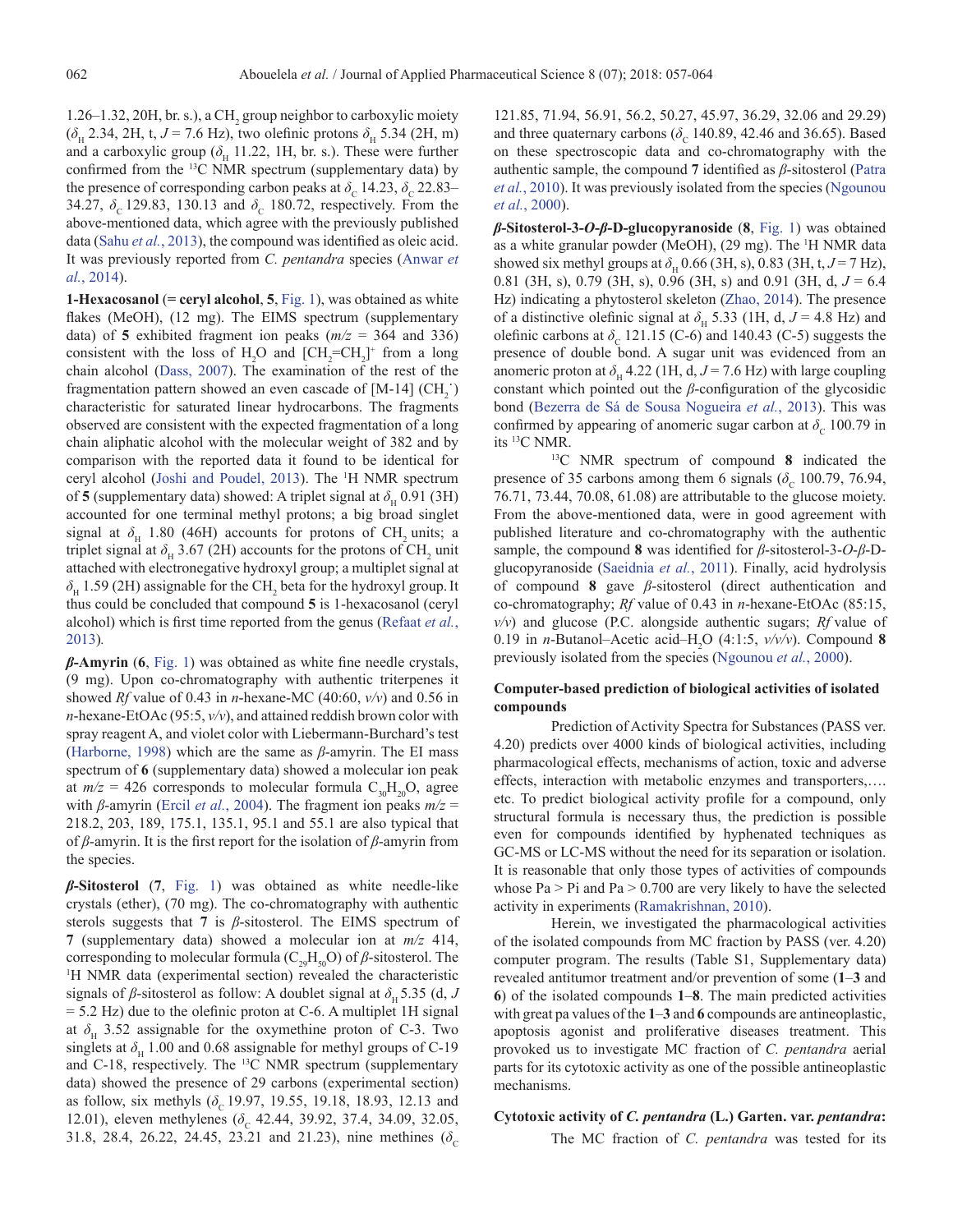cytotoxic activity against HepG2 and MCF-7 cell lines using SRB method assay. The 50% inhibitory concentration  $(IC_{\rm so})$  was determined from the dose-response curve [\(Fig. 2\)](#page-6-14). The results revealed that the MC fraction of *C*. *pentandra* exhibited clear cytotoxic activity against the two tested cell lines. The  $IC_{\text{so}}$  values against the cancer cell lines (HepG2 and MCF-7) were 14.895 µg/mL and 18.859 µg/mL, respectively, which is acceptable level of activity according to the national cancer institute (NCI) statement; plant extracts with cytotoxic values  $IC_{50} \leq 30 \mu g/mL$  are considered active ([Alonso-Castro](#page-6-15) *et al.*, 2011). The experimental results agreed with the results of the in silico study (Table S1, supplementary data) and worthy need further experimental investigation to explore their mechanism of action.



<span id="page-6-14"></span>**Fig. 2:** Dose-cytotoxicity curves of MC fraction of *C*. *pentandra* aerial parts on HepG-2 and MCF-7 cell lines.

Previous studies concerning the antitumor activity of the *Ceiba pentandra* extracts, and many of our identified compounds corroborate our findings as follows: The bark extracts, namely petroleum ether, acetone, and ethanol extracts have prominent short-term cytotoxic effect on Ehrlich ascites carcinoma (EAC) cells and long-term cytotoxic effect on human breast cancer cell line (MCF-7) and melanoma cell line (B16F10) ([Kumar](#page-7-21) *et al.*, 2016). The diterpene alcohol phytol which represents about 14.99% of the identified terpene compounds in our examined extract was previously showed a promising cytotoxic activity against MCF-7 (Pejin *et al.*[, 2014](#page-7-22)) and enhanced the apoptotic mechanism ([Komiya](#page-7-23) *et al.*, 1999). Moreover, the conjugated dienoic fatty acid linoleic acid and the trienoic fatty acids *α*-linolenic acid which are among the major fatty acids identified here have also reported producing cytotoxic effects on human tumor cells [\(Igarashi and](#page-7-24)  [Miyazawa, 2000](#page-7-24)).

Taraxerol and taraxerol acetate have potent anti-tumor effects through the induction of apoptosis, autophagy, inhibition of cell migration and cell cycle arrest (Hong *et al.*[, 2016](#page-7-25); Yao *et al.*, 2017). Moreover, squalene was reported to exhibit anti-tumor, cytotoxic properties against colon and breast cancer [\(Mariquit](#page-7-26)  *et al.*[, 2017](#page-7-26)) and chemopreventive activities against colon carcinogenesis. *β*-sitosterol also was reported to inhibit tumor promotion in two stages skin carcinogenesis in a mouse model ([Zakaria](#page-7-27) *et al.*, 2017).

# **CONCLUSIONS**

The current study shed the light on the probability of developing a new antitumor drug from *C*. *pentandra* or implementing its constituents in pro-drug formulations in nanoparticles. The pure isolated compounds (**1**‒**3** and **6**) showed predicted antineoplastic, apoptosis agonist and proliferative diseases treatment. Other predicted biological activities of the compounds are worthy need further experimental investigation.

# **SUPPLEMENTARY DATA**

Electronic Supplementary Material associated with this article can be found in the online version of this paper.

#### <span id="page-6-5"></span>**REFERENCES**

Alagawadi K, Shah A. Anti-inflammatory activity of *Ceiba pentandra* L. seed extracts. J Cell Tissue Research, 2011; 11:2781-2784.

<span id="page-6-3"></span>Aloke C, Nachukwu N, Idenyi J, Ugwuja E, Nwachi E, Edeogu C*, et al.* Hypoglycaemic and hypolipidaemic effects of feed formulated with *Ceiba pentandra* leaves in alloxan induced diabetic rats. Aust J Basic & Appl Sci, 2010; 4:4473-4477.

<span id="page-6-15"></span>Alonso-Castro AJ, Villarreal ML, Salazar-Olivo LA, Gomez-Sanchez M, Dominguez F, Garcia-Carranca A. Mexican medicinal plants used for cancer treatment: pharmacological, phytochemical and ethnobotanical studies. J Ethnopharmacol, 2011; 133:945-972.

<span id="page-6-0"></span>Alvarado CR, Alvarado CA, Mendoza OO. 2002. *Ceiba pentandra* (L.) Gaertn. Washington DC, United States: Forest Service Publication S.1.

<span id="page-6-11"></span>Anwar F, Rashid U, Shahid SA, Nadeem M. Physicochemical and antioxidant characteristics of Kapok (*Ceiba pentandra* Gaertn.) seed oil. J Am Oil Chem Soc, 2014; 91:1047-1054.

<span id="page-6-4"></span>Bairwa NK, Sethiya NK, Mishra S. Protective effect of stem bark of *Ceiba pentandra* linn. against paracetamol-induced hepatotoxicity in rats. Pharmacognosy Res, 2010; 2:26-30.

Bezerra de Sá de Sousa Nogueira T, Bezerra de Sá de Sousa Nogueira R, Antas e Silva D, Tavares JF, de Oliveira Lima E, de Oliveira Pereira F*, et al.* First chemical constituents from *Cordia exaltata* Lam and antimicrobial activity of two neolignans. Molecules, 2013; 18:11086-11099.

<span id="page-6-9"></span>Bezerra KdS, Antoniosi Filho NR. Characterization and quantification by gas chromatography of free steroids in unsaponifiable matter of vegetable oils. J Braz Chem Soc, 2014; 25:238-245.

<span id="page-6-10"></span>Dagan S, Amirav A. Electron impact mass spectrometry of alkanes in supersonic molecular beams. J Am Soc Mass Spectr, 1995; 6:120-131.

<span id="page-6-12"></span>Dass C. 2007. Fundamentals of contemporary mass spectrometry. vol. 16. Hoboken, New Jersey, USA: John Wiley & Sons.

<span id="page-6-2"></span>Djomeni PDD, Tedong L, Asongalem EA, Dimo T, Sokeng SD, Kamtchouing P. Hypoglycaemic and antidiabetic effect of root extracts of *Ceiba pentandra* in normal and diabetic rats. Afr J Tradit Complement Altern Med, 2006; 3:129-136.

<span id="page-6-8"></span>El-Hawary SS, Mohammed R, AbouZid SF, Rateb ME, Sayed AM. Cytotoxicity of *Solanum nigrum* L green fruits on breast (MCF-7) and liver (HepG-2) cancer cell lines. Pharma Innovation, 2015; 3:87-89.

<span id="page-6-6"></span>El-Saied HM, Amer M, Gabran A. Unsaponifiable matter and fatty acid composition of pea oil. Z Ernahrungswiss, 1981; 20:132-138.

<span id="page-6-7"></span>El-Sayeda A, Hetta MH, Yassin NZ, Hassan HM, El-Awdan SA, Afifi NI. Comparative DNA profiling, phytochemical investigation, and biological evaluation of two Ficus species growing in Egypt. Pharmacognosy Res, 2013; 5:291-299.

Elumalai A, Mathangi N, Didala A, Kasarla R, Venkatesh Y. A Review on *Ceiba pentandra* and its medicinal features. AJP Tech, 2012; 2:83-86.

Ercil D, Sakar MK, Del Olmo E, Feliciano A. Chemical constituents of *Linaria aucheri*. Turk J Chem, 2004; 28:133-139.

<span id="page-6-13"></span><span id="page-6-1"></span>Bolliger HR, Brenner M, Gänshirt H, Mangold HK, Seiler H,